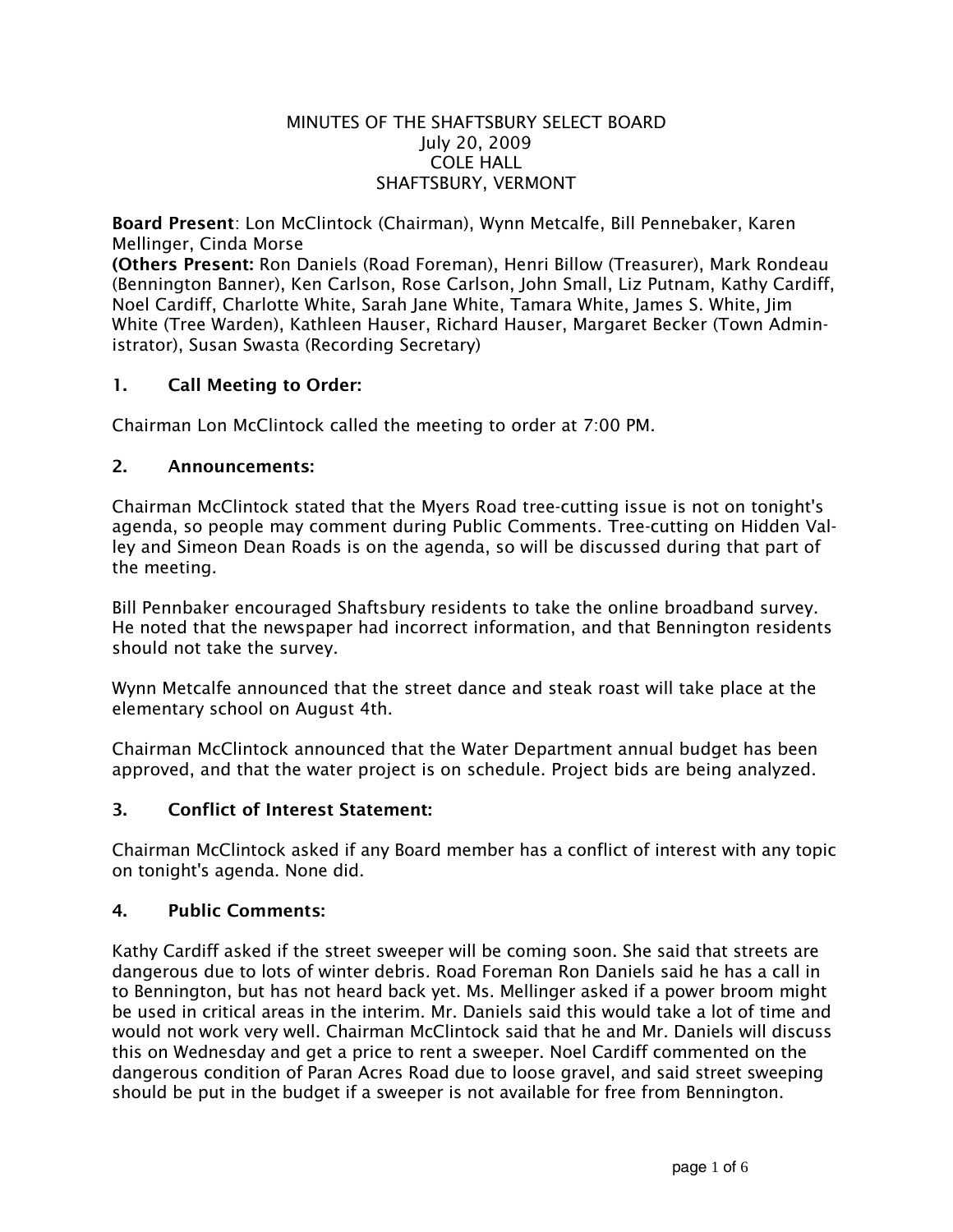Myers Road resident Liz Putnam thanked Mr. Daniels for the job the road crew does on the road. She said that Myers Road residents were to have been notified about Board meetings concerning the road, and that they were not notified before a decision was made at the last meeting. Ms. Putnam said that Myers Road residents support what needs to be done for school bus safety, but want to keep a scenic road. They are concerned about widening.

Chairman McClintock said that he had not been diligent in notifying Myers Road homeowners in time. He noted that the road plan includes work only on the hill, not on the rest of the road. Ms. Putnam said many residents had received no notice at all. Town Administrator Margaret Becker said that she needs a complete list for notification.

Myers Road resident Jim White spoke against widening the road, saying it will increase speed and lead to more widening.

Mr. Pennebaker said that Jeff Mast of the Bennington County Regional Commission (BCRC) will be looking at the Myers Road/7A intersection.

Myers Road resident John Small asked that scenic values be considered in trying to preserve some trees. Chairman McClintock noted that they will only take trees on one side of the road.

Myers Road residents Charlotte and Tammy White spoke against widening the road.

Ms. Mellinger asked if Other Business may be taken up now, out of agenda order, because there are people here for the sidewalk discussion. The Board needs to approve a letter of commitment to the state regarding extension of the sidewalk down to the corner of the old Thompson Garage. She explained that the project bid came in so low that the extension can be done with money from the second grant. This needs to be acted on tonight in order to get the letter to VTrans.

## Mr. Pennebaker made motion to move discussion of the sidewalk project (Other Business) up to this point in the agenda. Ms. Mellinger seconded.

Ms. Morse noted that they just had people here because the Myers Road matter had not been properly warned. They risk having that happen again in this case. It was agreed that the motion is just in favor of discussing the merits of the letter, not making a final decision.

## Motion to move up discussion carried 5-0-0.

Ms. Mellinger stated that they have more than enough to cover the sidewalk extension, and that the state is willing to expedite the review process. She said that all the residents favor the extension. They need to get everything in line by the time the contractor reaches that spot. After further discussion, it was agreed that the letter of intent will be sent to the state, and a hearing on the sidewalk extension will be scheduled for the next Board meeting so that residents have a chance to comment. The engineer will be told to proceed in the meantime.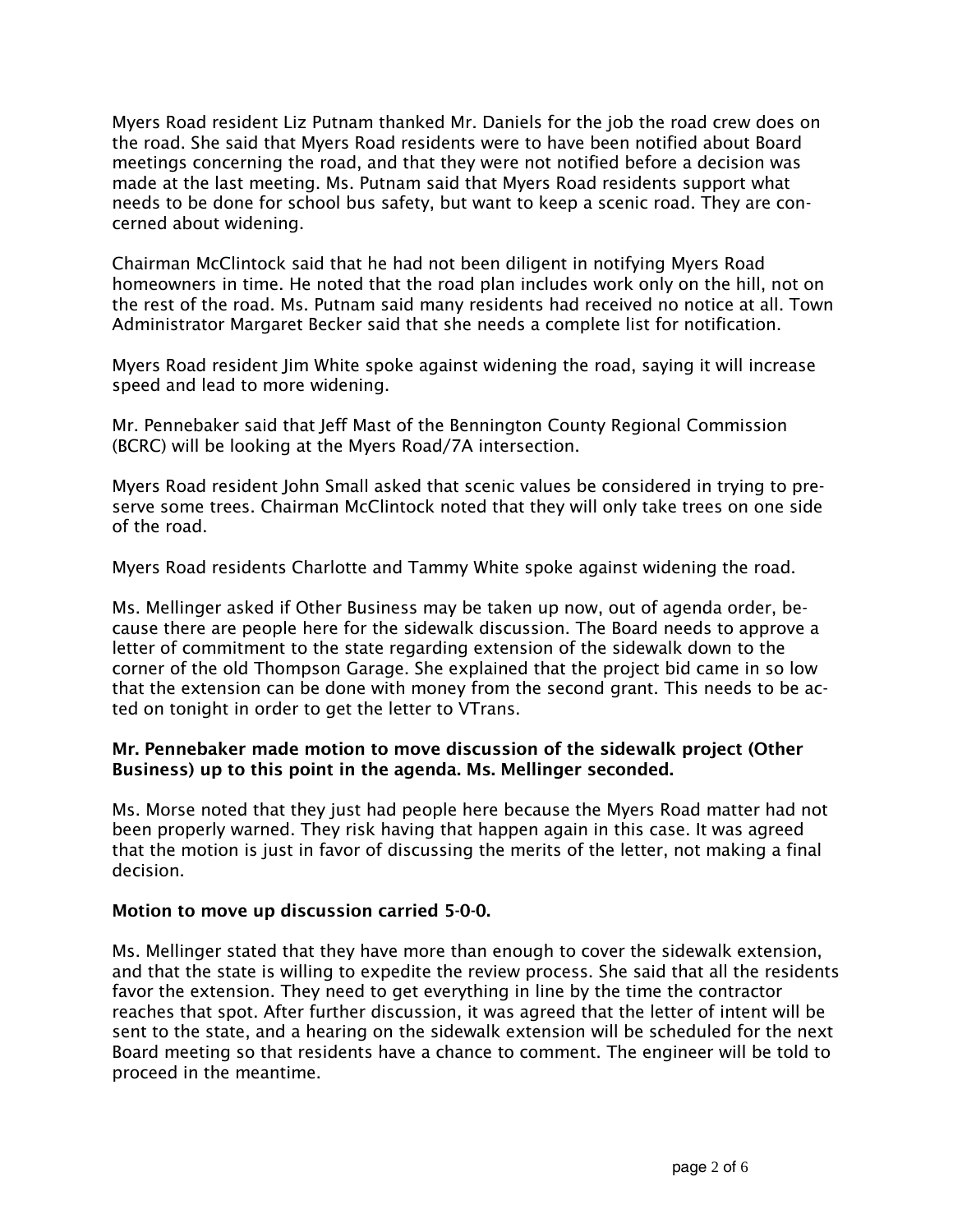Mr. Pennebaker made motion to approve the letter of commitment to the state regarding the sidewalk extension. Ms. Mellinger seconded. Motion carried 5-0-0.

- 5. Tree Removal:
	- a. Hidden Valley Road
	- b. Simeon Dean Road

Chairman McClintock stated that Jeff Mast of the BCRC recommends removing the trees in the Hidden Valley Road right of way because they are encroaching into the travel lane. Hidden Valley Road resident Richard Hauser said that the trunks of the trees, planted in 1973, are on his property. Someone asked him about trimming them last fall and he had agreed. Mr. Hauser said that when Hidden Valley Road was widened and paved, more land was taken from his side of the road, so the right of way is narrower. Chairman Mc-Clintock explained that this is a safety issue because pedestrians must go into the travel lane to get around the trees, and cannot be seen by drivers.

There was discussion of trimming the trees versus cutting them. Mr. Daniels and Mr. Metcalfe said that the Hausers would not be happy to see them trimmed back as much as would be necessary. Mr. Metcalfe suggested planting new trees. Mr. and Mrs. Hauser stated their opposition to cutting the trees. After further discussion, it was agreed that Mr. Metcalfe will go with Mr. Daniels and trim the trees. After trimming, the situation will be reevaluated to see if the trees need to be removed.

# Ms. Morse made motion to cut back branches on the trees on Hidden Valley Road, and then to reevaluate. Ms. Mellinger seconded. Motion carried 5-0-0.

Ms. Becker has contacted the property owner on Simeon Dean Road concerning cutting of trees in the right of way along his property. The issue is visibility around a corner. Mr. Daniels said that the trees will need to be cut twelve feet up from the ground. Tree Warden Jim White added they should be limbed out to that height the whole way around.

## Ms. Mellinger made motion to prune the trees along Simeon Dean Road as discussed tonight, all around and to a height of 12 to 15 feet. Mr. Pennebaker seconded. Motion carried 5-0-0.

Mr. White recommended that Board members check out Shaftsbury's back roads, because there are lots of hazardous trees. He will print up a tree inventory. It was agreed to put the tree plan on the agenda for the second August meeting.

# 6. Proposed Zoning Ordinance Regarding Town Right of Way:

Mr. Pennebaker reported that the Planning Commission and Town Attorney Rob Woolmington had reviewed and made changes to the ordinance. It states that the Town must issue a permit for anything to be constructed in a Town right of way. There is no grandfathering of encroachment; the Town has the right to remove anything from a right of way. Ms. Morse asked how likely it is that anyone could get a permit to construct something in a right of way. Mr. Metcalfe used the example of an extension of a pre-existing stone wall as something that might be permitted. He noted that in such a case the permit would be granted with the understanding that the wall may have to come down in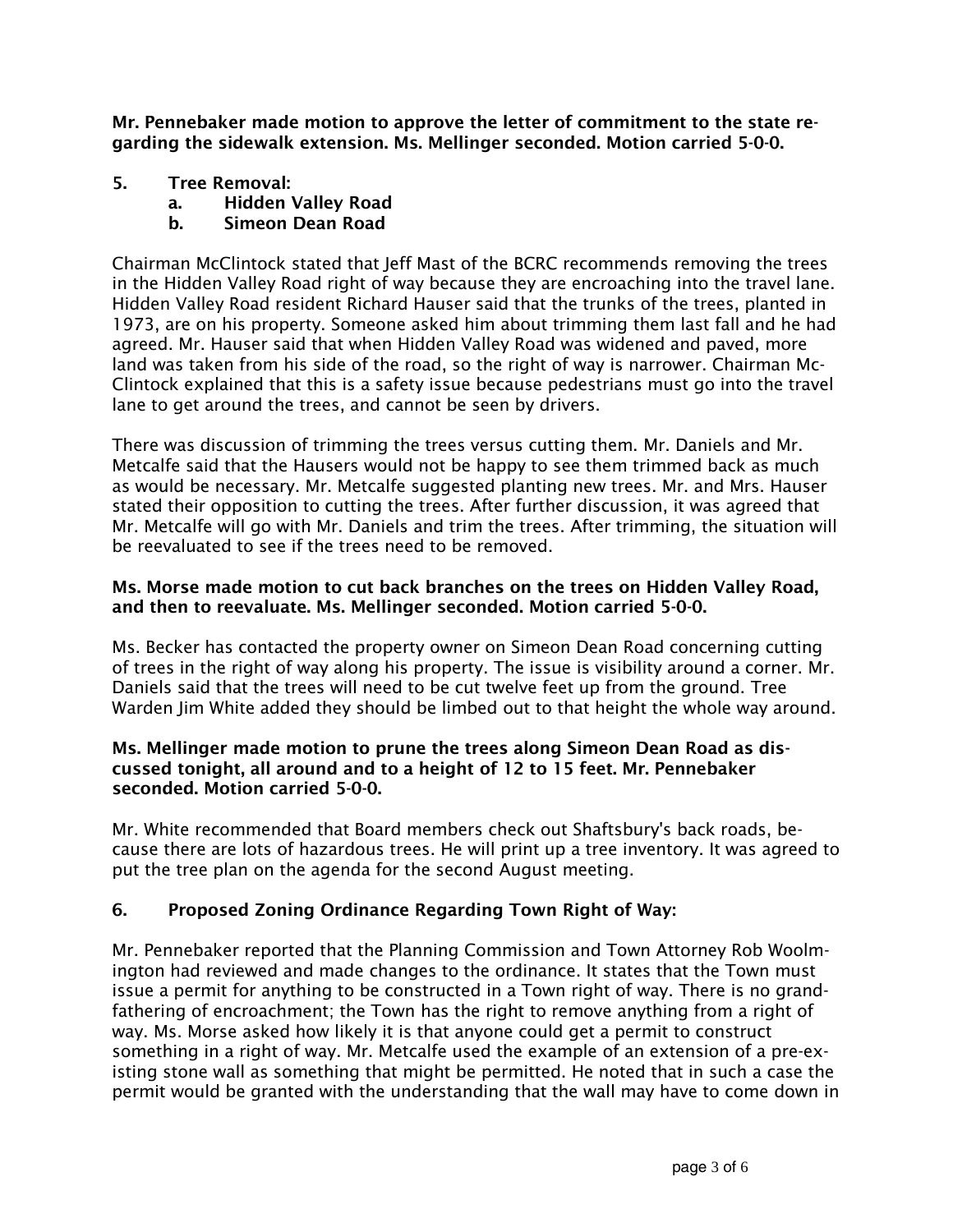the future if the Town decided to widen the road. Mr. Metcalfe said that the ordinance also applies to vegetation such as trees and gardens.

Ms. Morse asked if the ordinance has the recommendation of the Planning Commission and Development Review Board (DRB). Mr. Pennebaker affirmed the support of the Planning Commission. Chairman McClintock noted that the DRB does not decide on zoning ordinances, but could give valuable input. It was agreed to warn the ordinance again and to ask for DRB comments.

# 7. Bid Opening -- Airport Road Box Culvert:

Ms. Becker opened three bids for the Airport Road box culvert: Dailey's for \$58,920; Camp for \$56,855; and CSI for \$44,262. Mr. Daniels said that they need to get started on this. Mr. Metcalfe noted that they have had satisfactory dealings with CSI in the past. He suggested that Chairman McClintock and Mr. Daniels review the bids and make the decision. Chairman McClintock said that this gives them too much discretion, and he would prefer approval to decide on the low bid.

Mr. Metcalfe made motion that Chairman McClintock, Ron Daniels, and Margaret Becker be given the go ahead to award the Airport Road box culvert to the lowest bidder, CSI, if their review shows it meets bid criteria. Ms. Mellinger seconded. Motion carried 5-0-0.

# 8. Proposed Appropriations Application Form:

Chairman McClintock stated that he welcomes comments on his rough draft of the form. Ms. Morse said that she likes the idea of an appropriations process, and asked if they will also ask organizations to provide information for the Town report. She is not comfortable with the first paragraph of the draft because she feels it is not appropriate for the Board to decide who appears on the ballot. They should make it clear that an organization must petition if they don't want the Board to decide. There was discussion of the process of determining which organizations go on the ballot.

Ms. Morse said that a funded organization should be required to submit a statement for the Town report, that an organization's first request should be required to come with a petition, and that the Select Board should have discretion over the amount of the organization's request, not whether it appears on the ballot at all. Chairman McClintock and Mr. Pennebaker felt that the Board should have some latitude in deciding if an organization is worthy of appearing on the ballot, even if it has been on the ballot before. Chairman McClintock asked Ms. Morse to prepare a draft of a cover letter on this matter. He will then redraft a two page document and they will discuss it again.

# 9. Proposed Conflict of Interest Policy:

Chairman McClintock said that he had received good feedback from Jim Barlow on the conflict of interest policy. Mr. Barlow commented on a simple majority, on distinction between elected and appointed officials, and on the two ways to adopt a policy: the Board adopts it for the Board, or voters approve it as an ordinance to apply to everyone. Mr. Barlow had recommended adopting it first for the Board, then deciding on voter ap-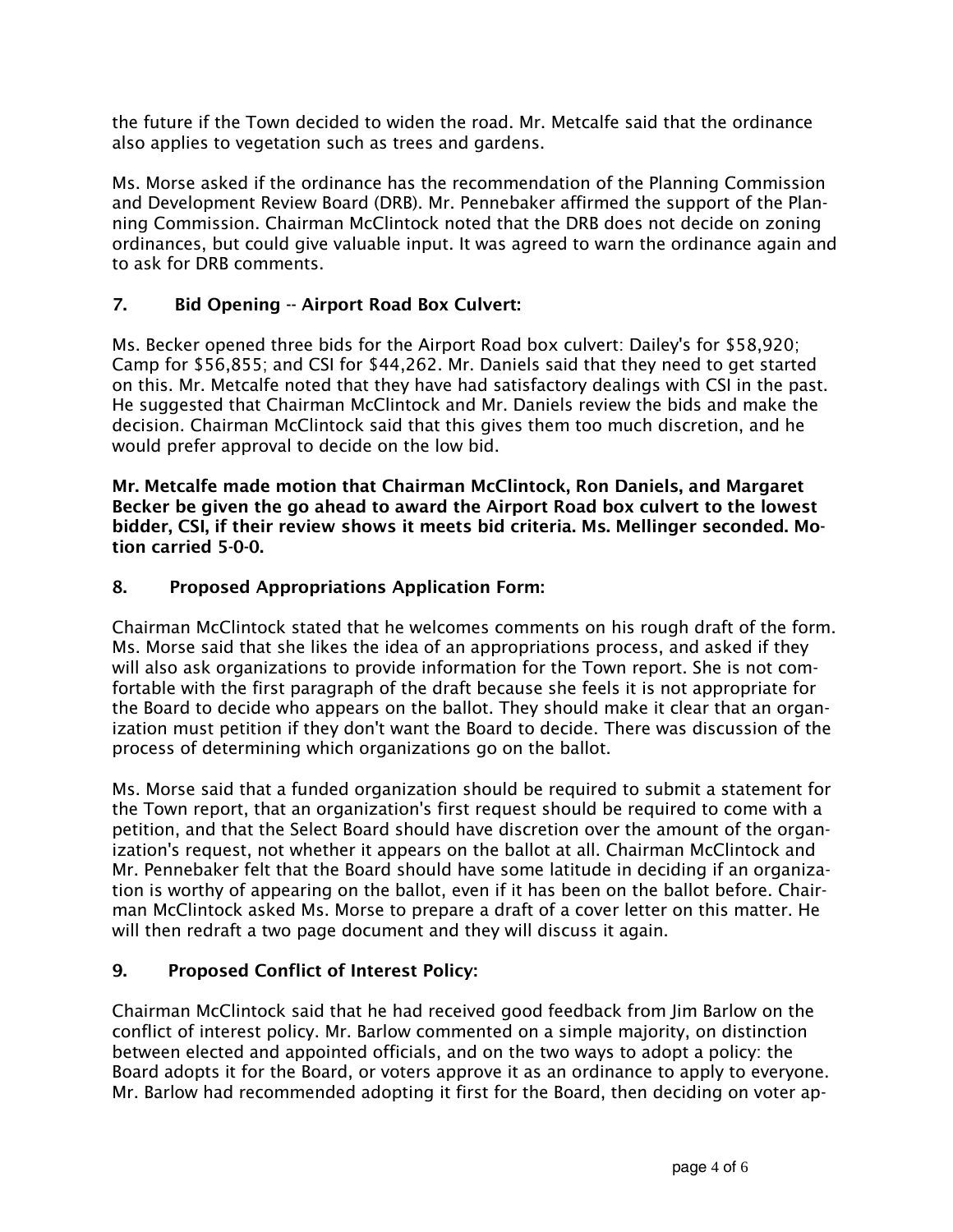proval. Chairman McClintock supports the recommendation to adopt a short term conflict of interest policy, then go to Town meeting with an ordinance.

There was discussion of section 5c, which Mr. Pennebaker noted would mean certain members of the DRB could not serve on the Board. Chairman McClintock agreed it would eliminate certain types of small businessmen. He and Mr. Pennebaker felt it is troubling if a person needs to recuse himself/herself frequently.

Ms. Morse brought up article 5d, which states that the Select Board chair will ask members to recuse themselves. She felt that this is not the chairman's role; that members should self-identify and recuse themselves as individuals. Chairman McClintock said that this gives some responsibility to the chair to make sure the issue is addressed if an individual decides not recuse himself/herself. It was agreed that language should be added to the effect that this should be a matter of discussion by all Board members, not just the chairman. Ms. Morse added that, in the case of other boards, the Select Board should only get involved as a last resort. Chairman McClintock will redraft and circulate the policy to everyone. Mr. Pennebaker said that comment on discussion should be added to 5f.

## 10. Other Business:

Mr. Metcalfe asked if the work on Myers Road will proceed. Chairman McClintock said that he and Mr. Daniels will go up there on Wednesday. Trees to be removed have been marked with ribbons.

Chairman McClintock stated that they need to start making payments on the water project before the bond is received. He said that Treasurer Henri Billow got a bond anticipation note from Chittenden Bank for \$425,000 at 2% interest, effective today.

## Ms. Mellinger made motion to approve the Bond Anticipation Note. Ms. Morse seconded. Motion carried 5-0-0.

Chairman McClintock reported that they have received a letter of resignation from Town Auditor Jim Meskin for personal reasons.

## Ms. Morse made motion to accept Jim Meskin's resignation as Town Auditor with deep regret and appreciation. Mr. Metcalfe seconded. Motion carried 5-0-0.

The Board authorized Ms. Becker to advertise an auditor position.

Chairman McClintock stated that Planning Commission chairman Craig Bruder has reported that the Commission consensus is that a smaller board is more effective. They do not want to increase commission size to accommodate more members.

Mr. Pennebaker said that he will put the updated Town Plan on the web site. He asked Board members to read the plan for accuracy.

There was brief discussion of Highway Department rental of the property next to Cole Hall.